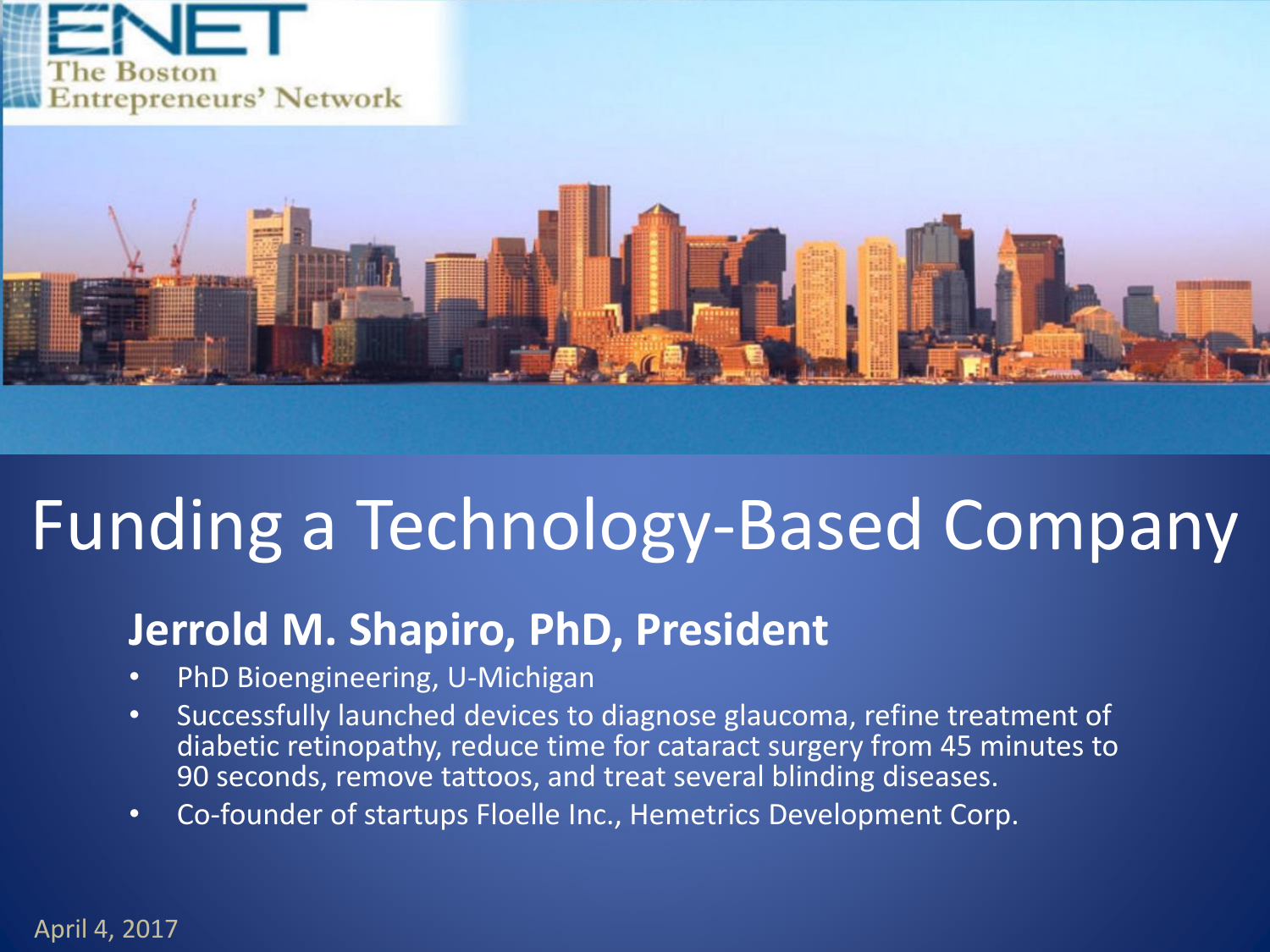# Who is this Jerry guy?

- Part of the team that built the ARPA net 1960s
- Transitioned to medical device industry 1969
- Cofounded BU Biomedical Engineering Dept. 1975
- 23 years in ophthalmology Dx & Tx devices
- Built 180 million watt laser for tattoo removal
- Taught 112 different all-day software courses
- Founder of Fem-Medical LLC 2002
- Cofounder of Hemetrics Development Corp 2006
- Cofounder of Floelle Inc. 2010

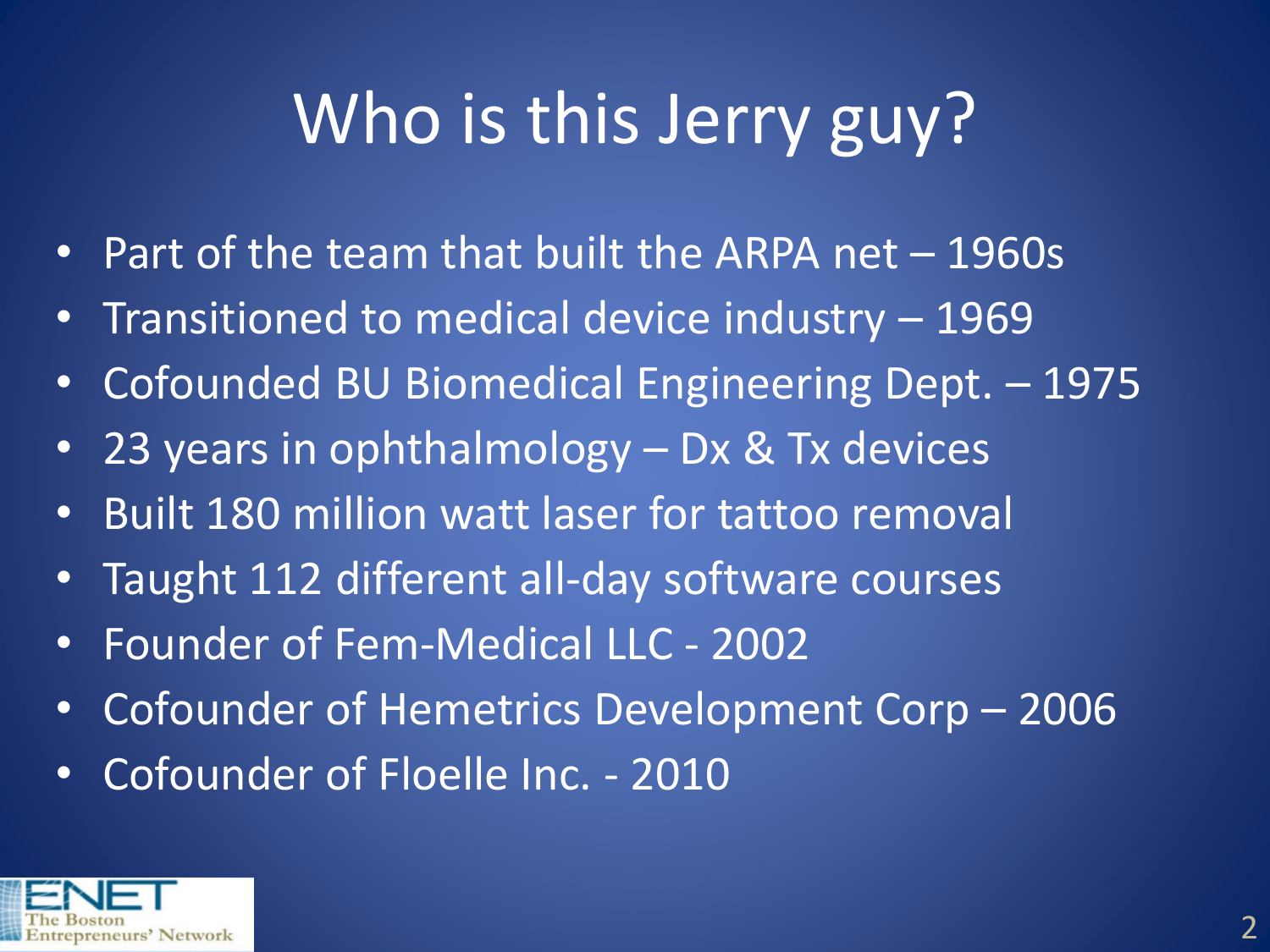#### **HEMETRICS** aka HydrAlert

- MIT student entered 2006 Soldier Design Contest
- With mentor, interviewed Army Natick Labs docs
- During Iraq war, dehydration gets soldiers killed
- Measured dehydration via serum sodium ion concentration
- Won Army Directors Award, MIT \$100k semifinalist 2006, 2007
- VCs wouldn't fund it because war might end soon
- Pivoted, save nursing homes money on dehydrated patients
- VCs wouldn't fund it; they don't care about old people
- Pivoted, use to adjust dehydrating drug dose at home for patients discharged with congestive heart failure, CHF
- 800 pound gorillas escaped clinical lab, took our home market
- Closed the company in December 2007



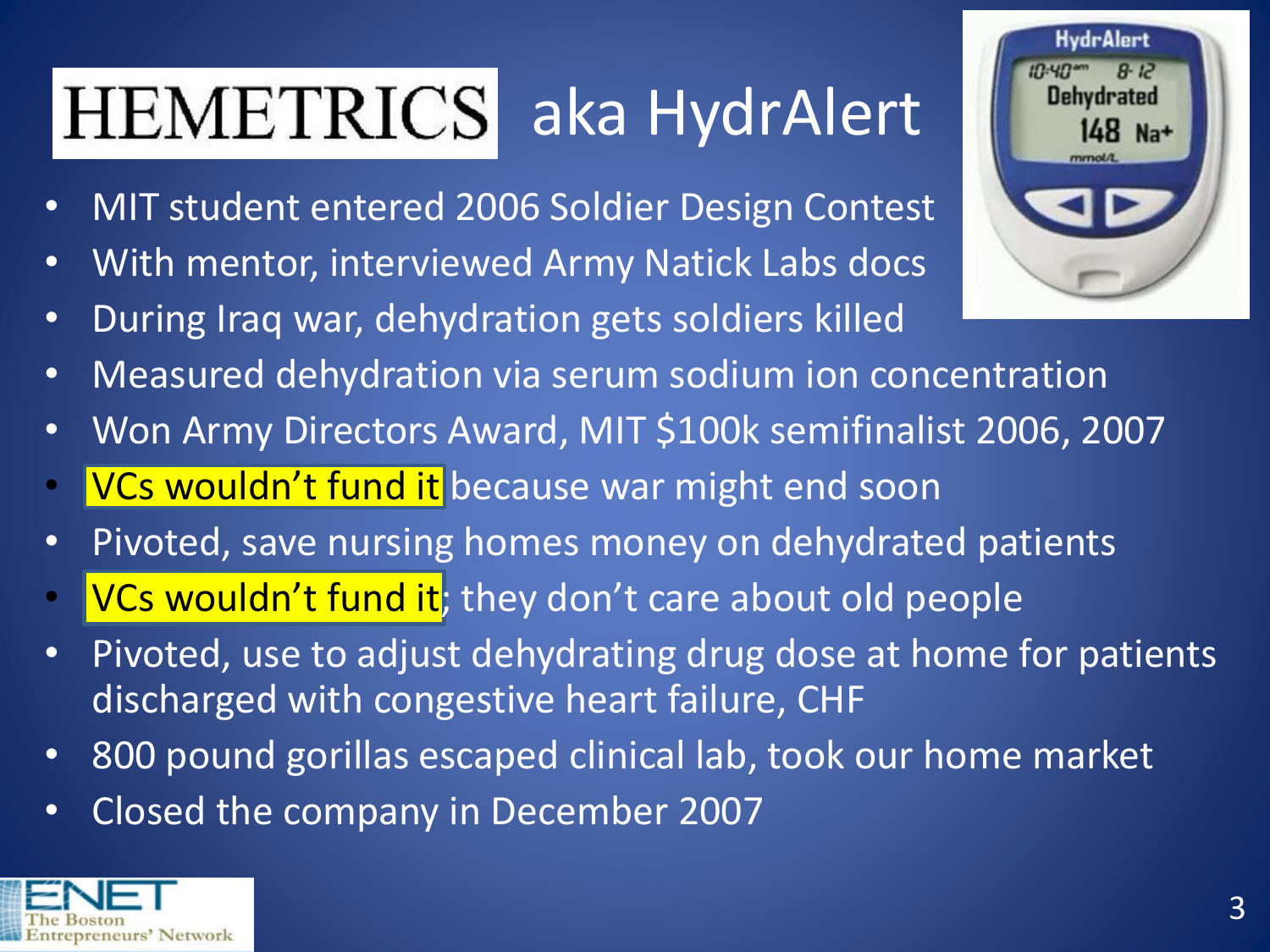#### Let's incontinent women be Hoelle free to enjoy life without worry

- Houston medical assistant had first device concept
- She and I cofounded medical device company 2010
- Tried raising nondilutive financing SBIR, contests
- Too early for angel investors
- Raised seed round, invented next gen product 2013
- No animal model, built *in vitro* model, tested ok 2014
- Raised \$50k, built mold, made & tested devices 2015
- Raised \$50k, ran simulation, refined & tested design 2016
- Raising \$125k for clinical feasibility study 2017
- Raising \$1.1 M to get to regulatory approval & sales

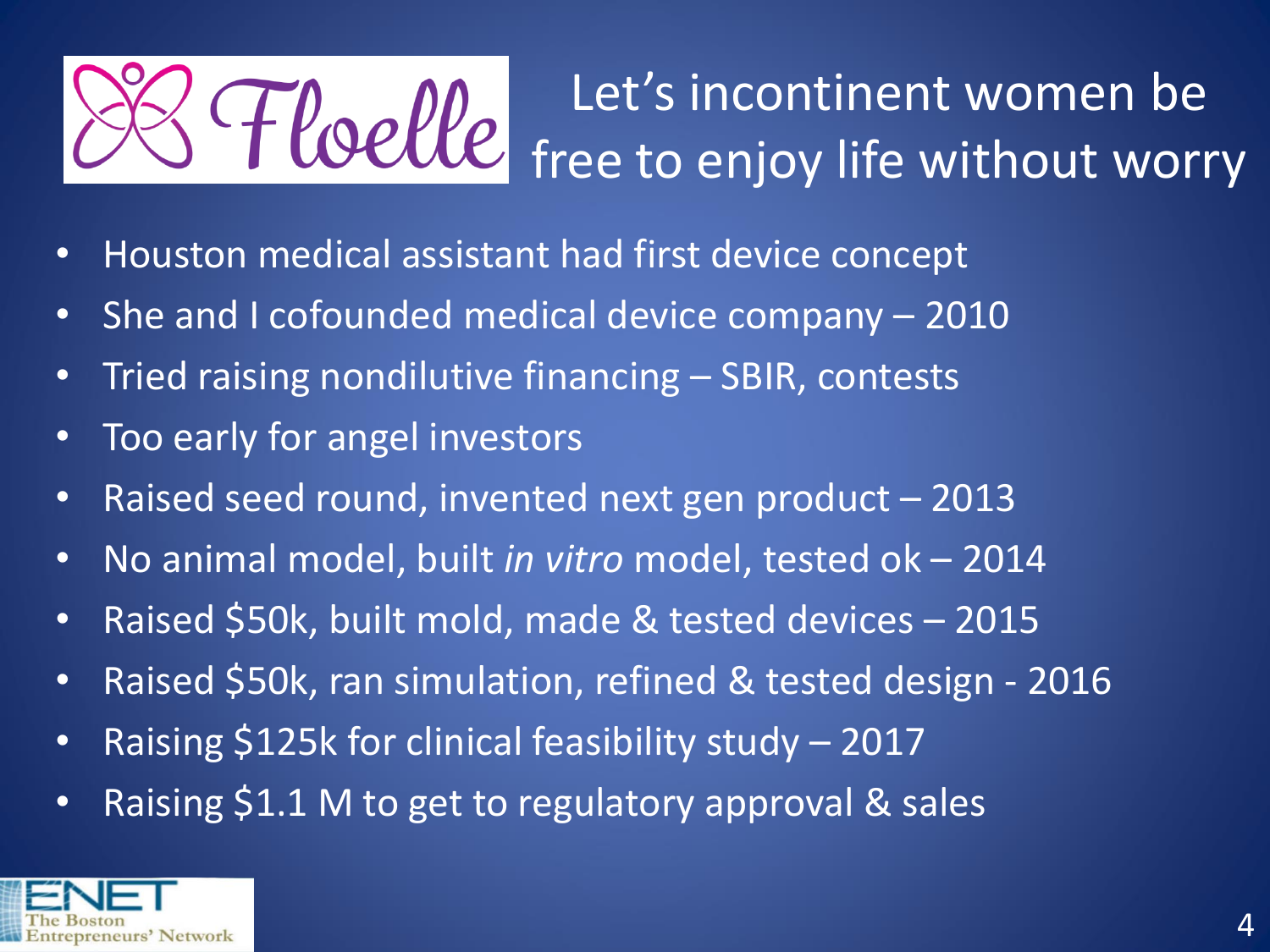### Lessons learned about VCs

- The company must be sold within the duration of their fund for them to make money, limiting their timeline
- As most startups fail, they need to compensate by getting a 10X return on those that succeed
- Many VC firms failed in 2008, leaving less staff. The number of investments was reduced while the total size of the fund remained the same, so the minimum investment per startup increased from 0.5 to several million dollars, taking VCs out of seed stage investments
- VCs invest money from stable sources, like pension funds, so are risk averse
- VCs may put their least experienced new hire on your board

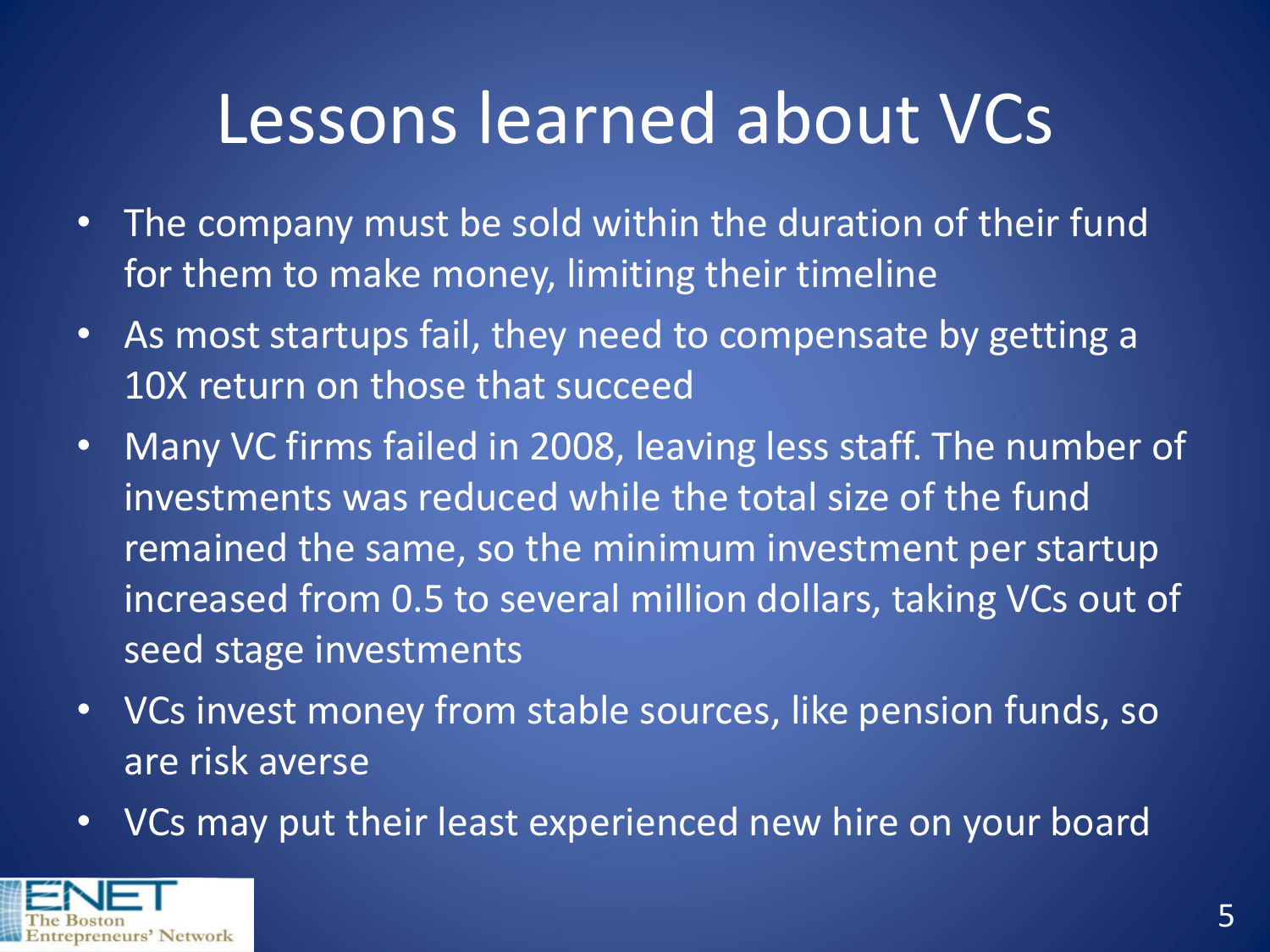### Lessons learned about Angels

- They are often motivated by more than money - they like to be with bright productive entrepreneurs - they want to be part of doing something good for the world
- They invest in groups called syndicates - one group does the due diligence, the others trust them - there can be a herd mentality; no one wants to be left out
- They can provide advice and connections
- In recent years, the size of their investments has increased to fill the void vacated by the VCs, making companies raising a seed round go to private investors who are not angels